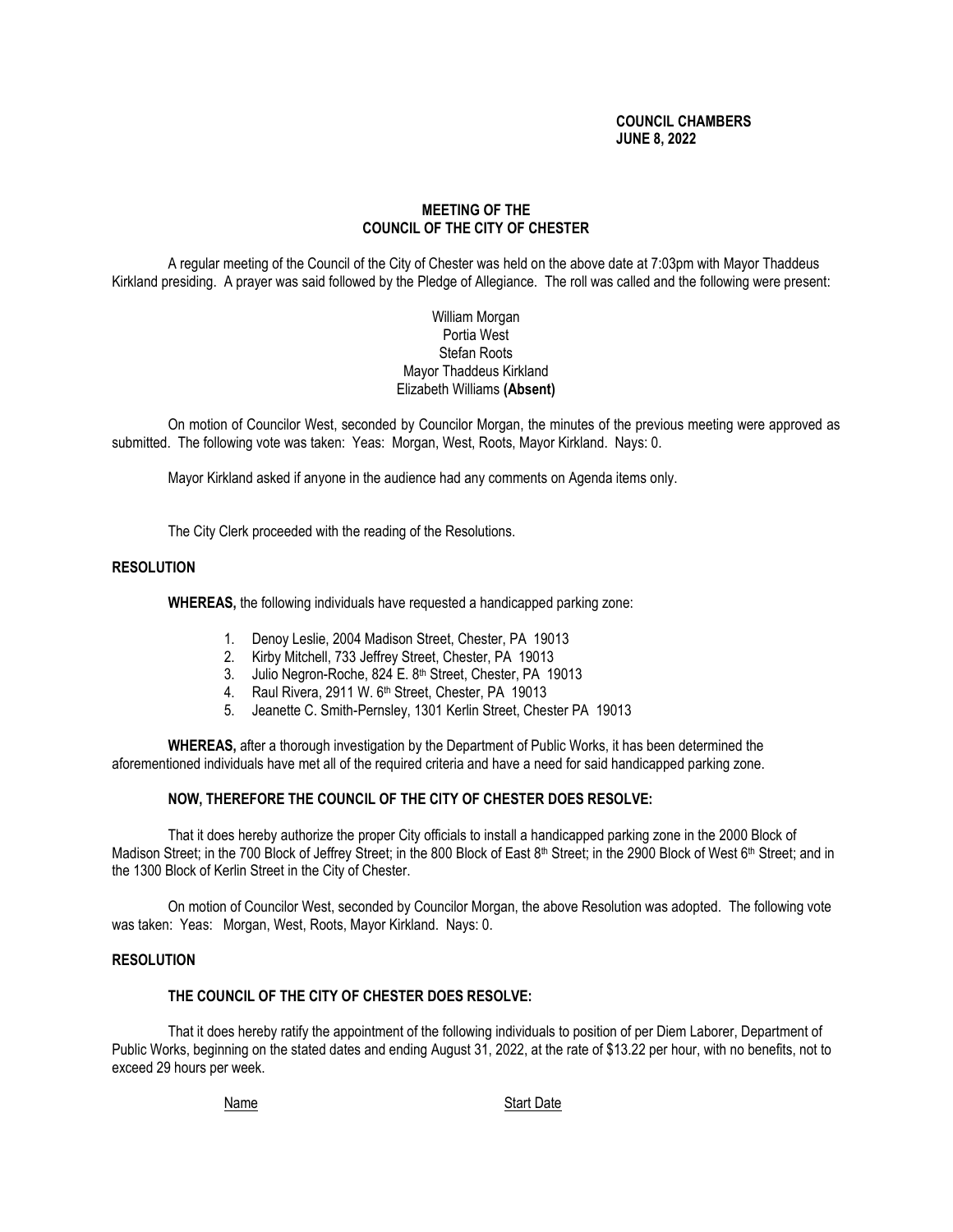| Ronald Allen | May 25, 2022 |
|--------------|--------------|
| Jovon Evans  | May 25, 2022 |
| Kyree Snell  | May 31, 2022 |

On motion of Councilor West, seconded by Councilor Morgan, the above Resolution was adopted. The following vote was taken: Yeas: Morgan, West, Roots, Mayor Kirkland. Nays: 0.

### **RESOLUTION**

### **THE COUNCIL OF THE CITY OF CHESTER DOES RESOLVE:**

That it does hereby appoint the following individuals to the position of Pool Monitor, Department of Public Property and Recreation, with no benefits, at the rate of \$9.00 per hour, effective June 18, 2022, and ending September 6, 2022, not to exceed 40 hours per week.

Marquita Ross

Kaylyn Ross-Winston

Markeyia Ross-Robinson

#### Brandi Butler

On motion of Councilor West, seconded by Councilor Morgan, the above Resolution was adopted. The following vote was taken: Yeas: Morgan, West, Roots, Mayor Kirkland. Nays: 0.

### **RESOLUTION**

#### **THE COUNCIL OF THE CITY OF CHESTER DOES RESOLVE:**

That it does hereby appoint the individuals on the attached list, at the stated positions, to work at the Memorial Park Municipal Pool, beginning on the stated dates and ending September 6, 2022, not to exceed 40 hours per week, at the stated rates, with no benefits, for the 2022 summer pool season.

**FURTHER,** said individuals are independent contractors and are not employees of the City of Chester and shall not be entitled to any of the benefits normally provided to a City Employee. As independent contractors, the City will not deduct federal income tax or earned income tax from any payments made to a contractor.

On motion of Councilor West, seconded by Councilor Morgan, the above Resolution was adopted. The following vote was taken: Yeas: Morgan, West, Roots, Mayor Kirkland. Nays: 0.

### **RESOLUTION**

## **THE COUNCIL OF CHESTER DOES RESOLVE:**

That it does hereby authorize the proper City official to prepare the advertisement of notice accepting applications for positions with the City of Chester's 2022 Summer Food Service Program.

**FURTHER,** it does hereby authorize the City Clerk and other City official to advertise said notice in the Help Wanted Section of the Delaware County Daily Times and to post said notice on the City of Chester website.

On motion of Councilor West, seconded by Councilor Morgan, the above Resolution was adopted. The following vote was taken: Yeas: Morgan, West, Roots, Mayor Kirkland. Nays: 0.

## **RESOLUTION**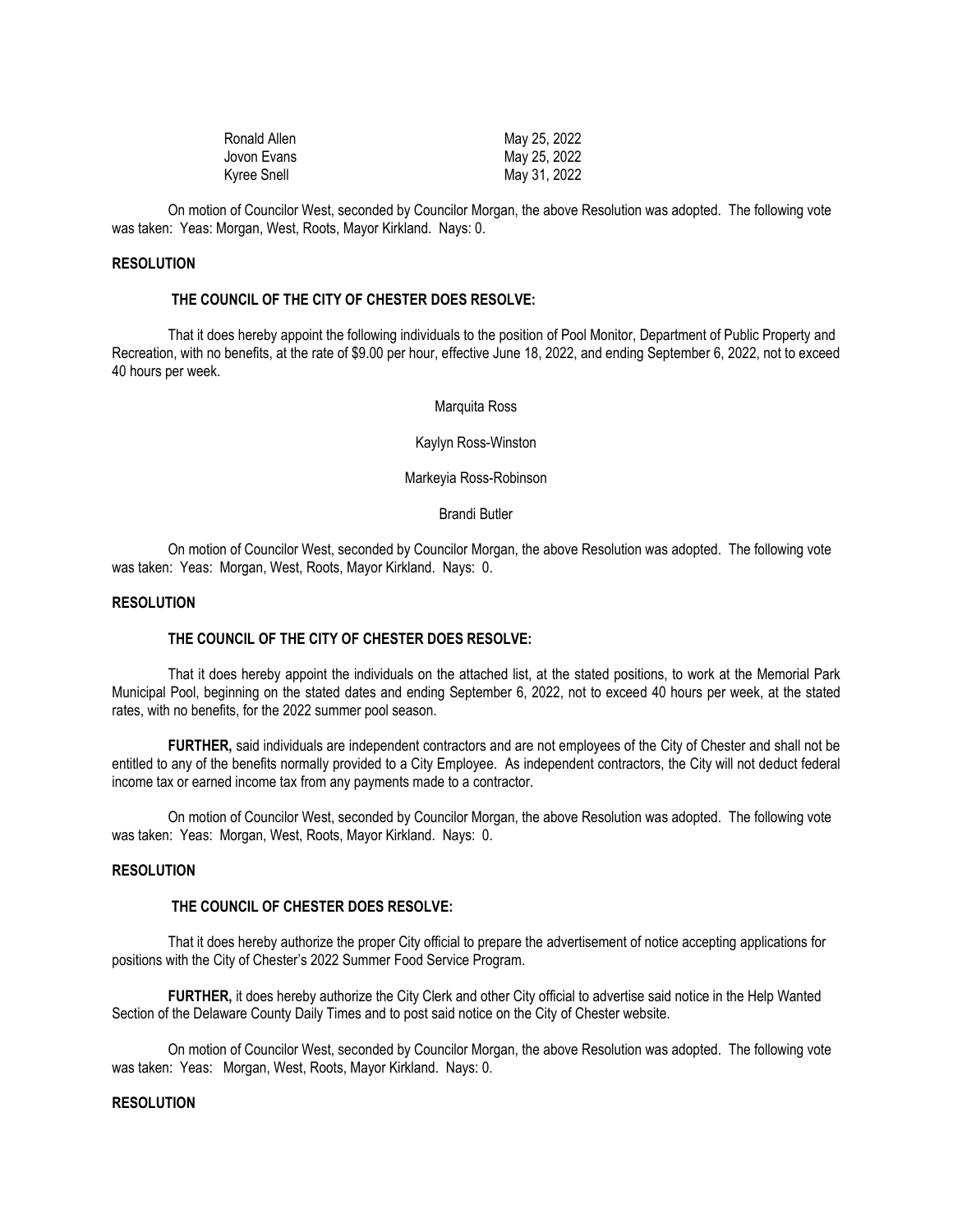**WHEREAS,** Jorge Garcia wishes to purchase and redevelop certain real property owned by the Redevelopment Authority of the City of Chester at 2714 Swarts Street in the City of Chester, Delaware County, Pennsylvania. The Buyer intends to consolidate the property with his adjacent residential unit at 2712 Swarts Street and fence and landscape the property for personal use; and

**WHEREAS,** the Board of the Redevelopment Authority of the City of Chester approved the Redevelopment Authority entering into a Redevelopment Agreement conditioned upon approval of the Agreement by the City Council of the City of Chester; and

**WHEREAS,** the subject property is located in a redevelopment area in the City of Chester and as such, the sale, lease, or transfer of such property is subject to approval by Chester City Council under the Urban Redevelopment Law, at 35 P.S. Section 1709(k).

### **NOW, THEREFORE, THE CITY OF CHESTER DOES RESOLVE:**

That it does hereby authorize the Redevelopment Authority of the City of Chester to enter into a Redevelopment Agreement with Jorge Garcia, for the sole purpose of consolidating 2714 Swarts Street with his residential property at 2712 Swarts Street, to fence and landscape the property for personal use.

On motion of Councilor West, seconded by Councilor Morgan, the above Resolution was adopted. The following vote was taken: Yeas: Morgan, West, Roots, Mayor Kirkland. Nays: 0.

### **RESOLUTION**

**WHEREAS,** the City of Chester received Three Hundred Dollars (\$300.00) as a deposit for an event scheduled for July 16, 2022, from Asia Cobb, for the rental of the Community Room; and

**WHEREAS,** the event has been cancelled.

#### **NOW, THEREFORE, THE COUNCIL OF THE CITY OF CHESTER DOES RESOLVE:**

That it does hereby authorize the Department of Accounts and Finance to refund the sum of Three Hundred Dollars (\$300.00) to Asia Cobb for the cancellation of an event scheduled in the Community Room.

On motion of Councilor West, seconded by Councilor Morgan, the above Resolution was adopted. The following vote was taken: Yeas: Morgan, West, Roots, Mayor Kirkland. Nays: 0.

#### **RESOLUTION**

#### **THE COUNCIL OF THE CITY OF CHESTER DOES RESOLVE:**

That it does approve and order payment of a series of bills and refunds as prepared by the Department of Accounts and Finance and as shown on Expenditure Approval List dated June 20, 2022 attached hereto and made a part hereof, subject to approval from the Department of Accounts and Finance.

On motion of Councilor West, seconded by Councilor Morgan, the above Resolution was adopted. The following vote was taken: Yeas: Morgan, West, Roots, Mayor Kirkland. Nays: 0.

The City Clerk proceeded with the reading of the Ordinance.

### **AN ORDINANCE**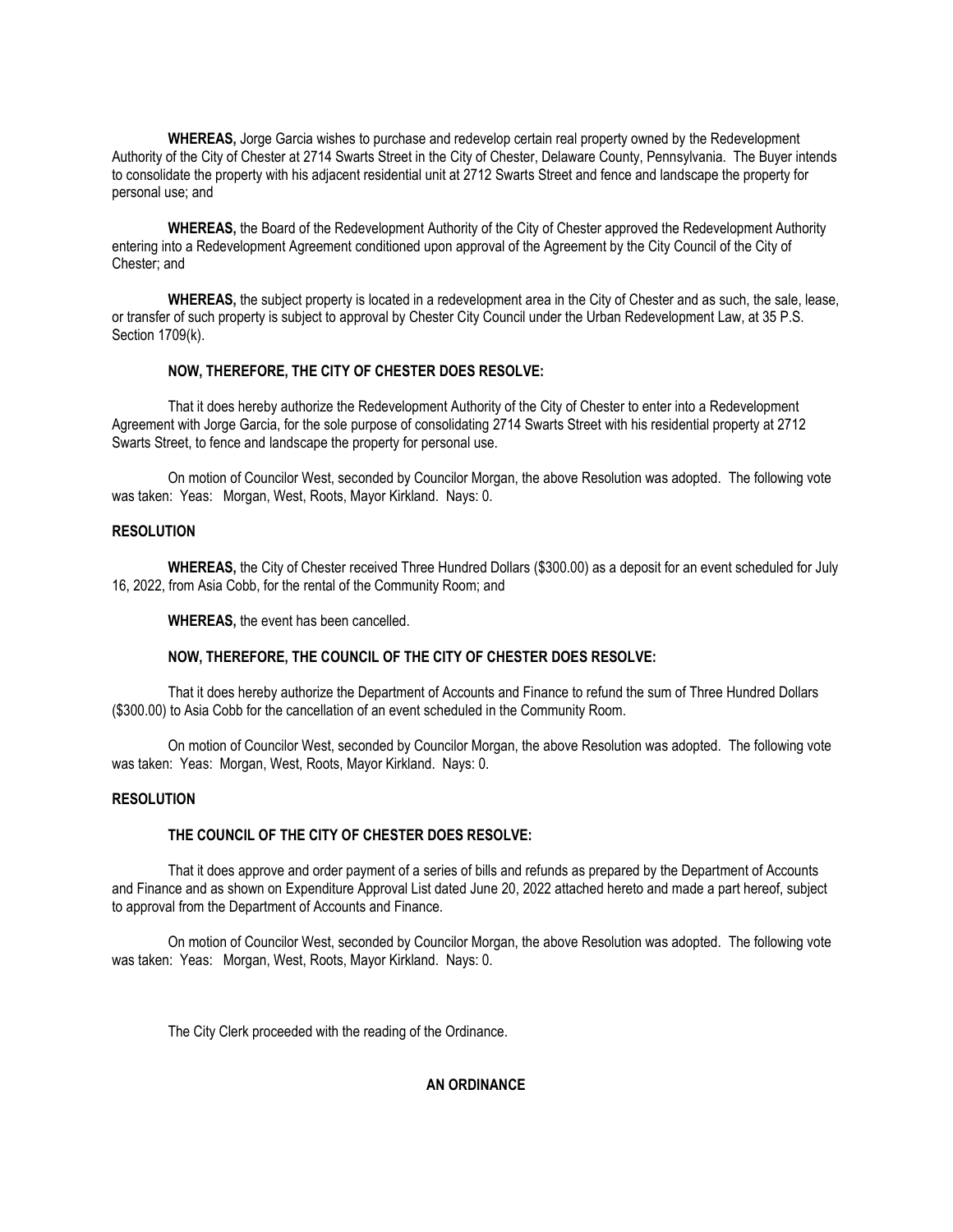**AN ORDIANCE OF THE CITY OF CHESTER, DELAWARE COUNTY, PENNSYLVANIA, OF THE CODIFIED ORDINANCES OF THE CITY OF CHESTER, PENNSYLVANIA, 1978, AS SUPPLEMENTED AND AMENDED, ADOPTING THE 2018 EDITION OF THE INTERNATIONAL PROPERTY MAINTENANCE CODE, REGULATING AND GOVERNING THE CONDITIONS AND MAINTENANCE OF ALL PROPERTY, BUILDINGS, AND STRUCTURES; BY PROVIDING THE STANDARDS FOR SUPPLIED UTILITIES AND FACILITIES AND OTHER PHYSICAL THINGS AND CONDITIONS ESSENTIAL TO ENSURE THAT STRUCTURES ARE SAFE, SANITARY AND FIT FOR OCCUPATION AND USE; AND THE CONDEMNATION OF BUILDINGS AND STRUCTURES UNFIT FOR HUMAN OCCUPANCY AND USE, AND THE DEMOLITION OF SUCH EXISTING STRUCTURES IN THE CITY OF CHESTER; PROVIDING FOR THE ISSUANCE OF PERMITS AND COLLECTION OF FEES THEREFORE; AND THE IMPOSITION OF FINES FOR VIOLATIONS THEROF; AND REPEALING ALL OTHER ORDINANCES AND PARTS OF ORDINANCES IN CONFLICT THEREWITH.**

On motion of Councilor West, seconded by Councilor Morgan, Bill No. 4, 2022 was passed on its First Reading. The following vote was taken: Yeas: Morgan, West, Roots, Mayor Kirkland. Nays: 0

### **Mayor Kirkland says we have removed the Presentation from today's document because of more information being needed and the individual is not present.**

#### **Public Comment**

**Amin Abdul Salim says** I still get butterflies after speaking up here for a period of time. It's very important to keep (inaudible) order that our Lord wants us to be in. Nothing new under the sun. We have been doing nothing new under the sun. Today, we will go up into the sky and we will connect with our Lord. Every piece of money says "In God We Trust" and I believe that this is a connection. What you spend…spend on your family. The Lord is going to give us something to say.

#### **David Kronheim says (see attachment #1)**

**Mayor Kirkland says** as far as who negotiated the deal with Covanta that was DCED and The Delaware County Solid Waste Authority.

**Councilman Morgan says** there was a comment that the City received parking meter money and/or parking fines prior to the PSP Contract, that is not true. The City has not had an active Parking Authority for almost a decade prior to the Contract was in place or was approved. We were not receiving any monies. The inactive Parking Authority was dismantled in 2016. We didn't have any parking meters that were operating in 2016. So, the City of Chester did not receive any funds from parking fines or parking meters prior to the Contract. Additionally, the Contract does state that we should receive parking meter money but there are some reasons to why the City has not received any money within those parking meters within in this timeframe.

**Mayor Kirkland says** Delcora has already indicated on numerous occasions that there will not be any on surface work being done. Everything will be done underground.

**Theresa Draper says** I'm here on behalf of my Father. He lives in the Senior Building at 600 Edwards Street and there is a huge problem with security. The lights are out and I know it's Public Housing and I've talked to Chester Housing Authority and it all fell on deaf ears. These are Seniors who really can't function/help themselves. When you go into the building marijuana smells hit you and people are running around the halls. I'm just here for some kind of direction because this has been going on for over a year.

**Mayor Kirkland says** it is a Housing Authority issue but we will put in a call to Mr. Fisher.

**Ms. Lacey says** I have a question about the abandoned buildings here in the City. I reached out to the Delaware County Demolition Program and I was just wondering is funding available for municipalities to get grants for demolition of properties?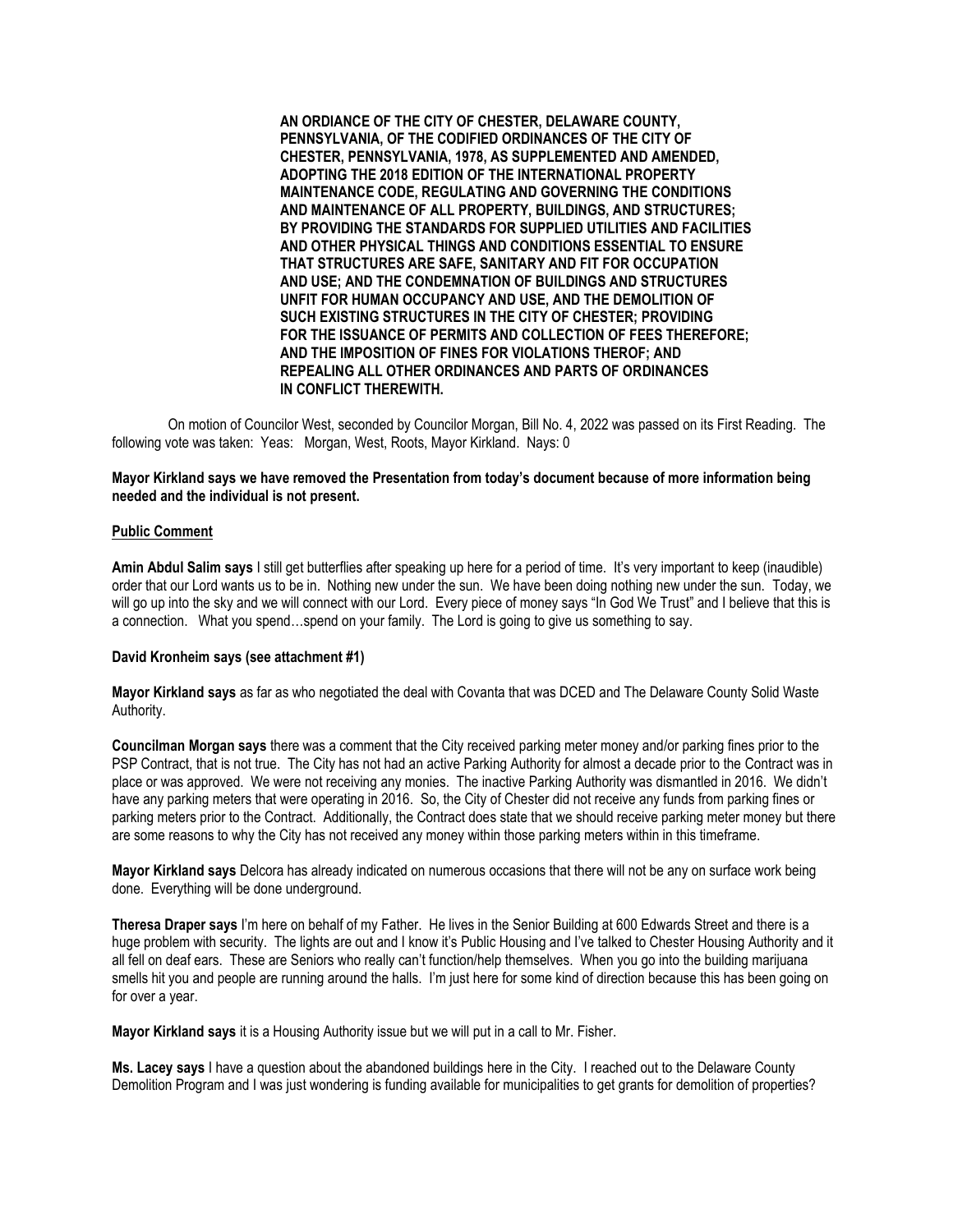Has the City reached out to them regarding these funds and if so, are there any plans to demolish some of these houses (inaudible)?

**Mike Galante, City Engineer says** we actually often apply for the Delaware County Demolition Program. We just recently took down five or six properties. We do have another round we are going to apply for. I'm doing a ride around with the Code Official to identify the properties to demo and submit them to Council so that we can make the application to the program. If you have any properties that need to get on the list, please send them over and we will take a look at them.

**Councilman Morgan says** the City of Chester, we were made aware of the funds that Delaware County had in 2016 and we immediately started to apply for those opportunities. We've been using those funds since around 2016/2017 to add to the funds that we try to budget for as far as the demolition of the vacant properties.

**Councilman Roots says** is that the primary source of funding that we get for demolition from the County.

**Mike Galante says** we have other sources…The Community Development Block Grant funding. The allocation every year is around \$175,000-\$200,000.

**Councilman Morgan says** so that is the City's primary source.

### **Councilman Morgan says (see attachment #2)**

**Margaret Brown says** when you mentioned Delcora was not going to tear up the surface to do the tunnel…how are they going to do it if they don't go digging above ground first to make that tunnel.

**Mayor Kirkland says** what I meant by that was in my understanding was that Delcora was going to have piping and all that stuff above ground (inaudible) around people houses and all that. As they indicated in our last meeting that is not the process. There will be no above ground disruption and there will be no disruption within the community if we were going to (inaudible).

**Ms. Brown says** Mr. Roots, I gave you some addresses of three lots that have containers. Have you had an opportunity to check them out?

**Councilman Roots says** I'm going to have to have you take me down there. I couldn't find the containers.

**Mary Waites says** your talking about Delcora coming down 291 and I live directly off of 291. I want to know why the Residents are not part of these conversations.

**Mayor Kirkland says** I never said Delcora was coming down 291. I've heard other persons saying that. I don't know exactly where the tunnel is actually going to travel. I don't know if it's 291. They have been here to do a presentation and I'm sure that they would be willing to come and do another presentation if they have to to clarify any questions you have.

**Ms. Waites says** the noise is still continuing. What is it that they are doing that we don't no. We should know what it is.

**Councilman Roots says** well the sound you here coming off of Covanta, that's them releasing the steam. They produce steam. They burn trash. With the heat from what they burn they get water. Water turns into steam. Steam turns into turbine and they make electricity. They are looking to get mufflers on the roof where they release steam to reduce the volume of the release. With regards to Delcora and the tunnel project, I think what we should do... (Delcora does have a website delcora.com...they have a link that says tunnel…they have every presentation that they have ever presented) is print some of those and have them available for anyone who may want to see them. It does show the path that the tunnel is going to go.

**Ms. Waites says** but Councilman Roots, is not even a matter of who may want to see it, it should be mandatory that the residents in that section should be given that information.

**Patricia Zirin says** I find it profoundly upsetting and outrageous that you guys don't have the answers to the questions we're asking. Why is Covanta in charge of deciding when they take care of the noise and when they don't? Why don't you know the answers to the issue about how this tunnel is going to be built? About the pipes? Has anyone done a study on the leaching that might occur through the tunnel? The tunnel is going to be a hundred feet down. Is it going to be lined? Is it going to be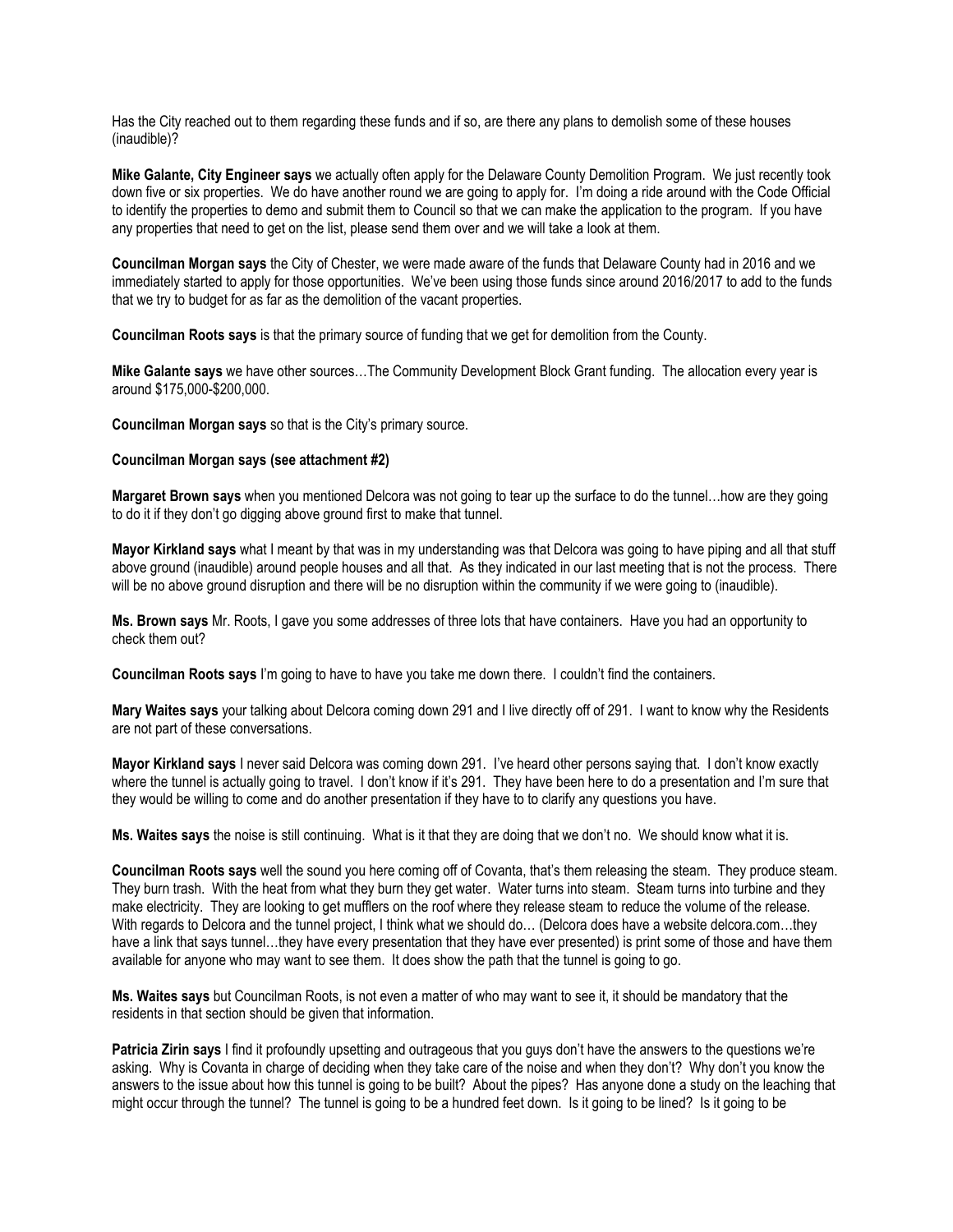protected some way? The things that go through there don't reach the ground and eventually come up and affect the residents? Have you done a study like that?

**Mayor Kirkland says** we haven't done a study.

**Ms. Zirin says** why not?

**Mayor Kirkland says** I am not a tunnel expert nor am I an engineer. But we do have engineers and we do listen to Delcora. We have not made any decisions as of yet concerning Delcora.

**Ms. Zirin says** research it!

**Councilwoman West says** this Friday and Saturday, June 10 and 11, from 9a-2p, this City will conduct a shredding event in the side parking lot.

**Councilman Roots says** this coming up Monday is graduation day for Chester High School, but all Chester graduates (high school graduates) are invited to the celebration at Ethel Waters Park. It's a day party from 2-6. The goal is to have the pool open by the celebration for Juneteenth Day!

**Carol Kazeem says** regarding the per diem laborers, can anyone explain a little bit of what the laborers will be for and (inaudible).

**Councilwoman West says** that's the Public Works Department and we handle the grass cutting and street repairs. Every year it has been a practice that we hire temporary help in the summer time. We are very short staffed. We have three on the list for now but we're getting one more but it's to help with the summer work.

**Ms. Kazeem says** is there a way just because we are still trying (inaudible) our finances, that there could have been a partnership with our local unions just to kind of maybe get volunteer services or try to get support as a partnership just to kind of save some money.

**Mayor Kirkland says** these per diem workers are very essential to the work that is being done in the parks. We have been working with Local 413 (they helped with our pool), local prison (SCI Chester). So, we are reaching out to various other entities that have been very supportive.

**Ms. Kazeem says** so the workers that you are hiring Councilwoman West, are from the entities that the Mayor are speaking of.

**Councilwoman West says** no but they are from the Chester community.

**Councilman Roots says** the Adopt-A-Park Program was approved a month and a half ago also addresses that. So, it gives companies around the City an opportunity to pick and choose what Park they want to adopt. There is language in there about cutting grass, do clean-ups. The whole purpose is to give our Public Works group some relief.

**Ms. Kazeem says** it looks like originally you guys had approval for expenditures. How come that's taken off?

**Councilman Morgan says** so we always include the expenditure list on the Agenda for Mayor and Council to approve. We did not have any expenditures in the last week. The next Council Meeting we will have the expenditure list on the Agenda for Mayor and Council to consider.

**Amin Abdul Salim says** I know you are busy but I had (inaudible). I have seen some (inaudible) Mayor and Council. It's important that we keep our eye on the Lord. We want to keep God first.

**Ms. Kazeem says** I just want to piggy back of the woman about her Father. That is actually an issue in the City right now regarding most of the homes and complexes that do house Seniors (Stinson Tower with security, Palmer House, and Gateway as well). We really need to hold these individuals accountable that are buying up these properties. It's a safety issue and also a health hazard. Maybe you can work your magic and call around Stinson, Gateway, figure out what's going on.